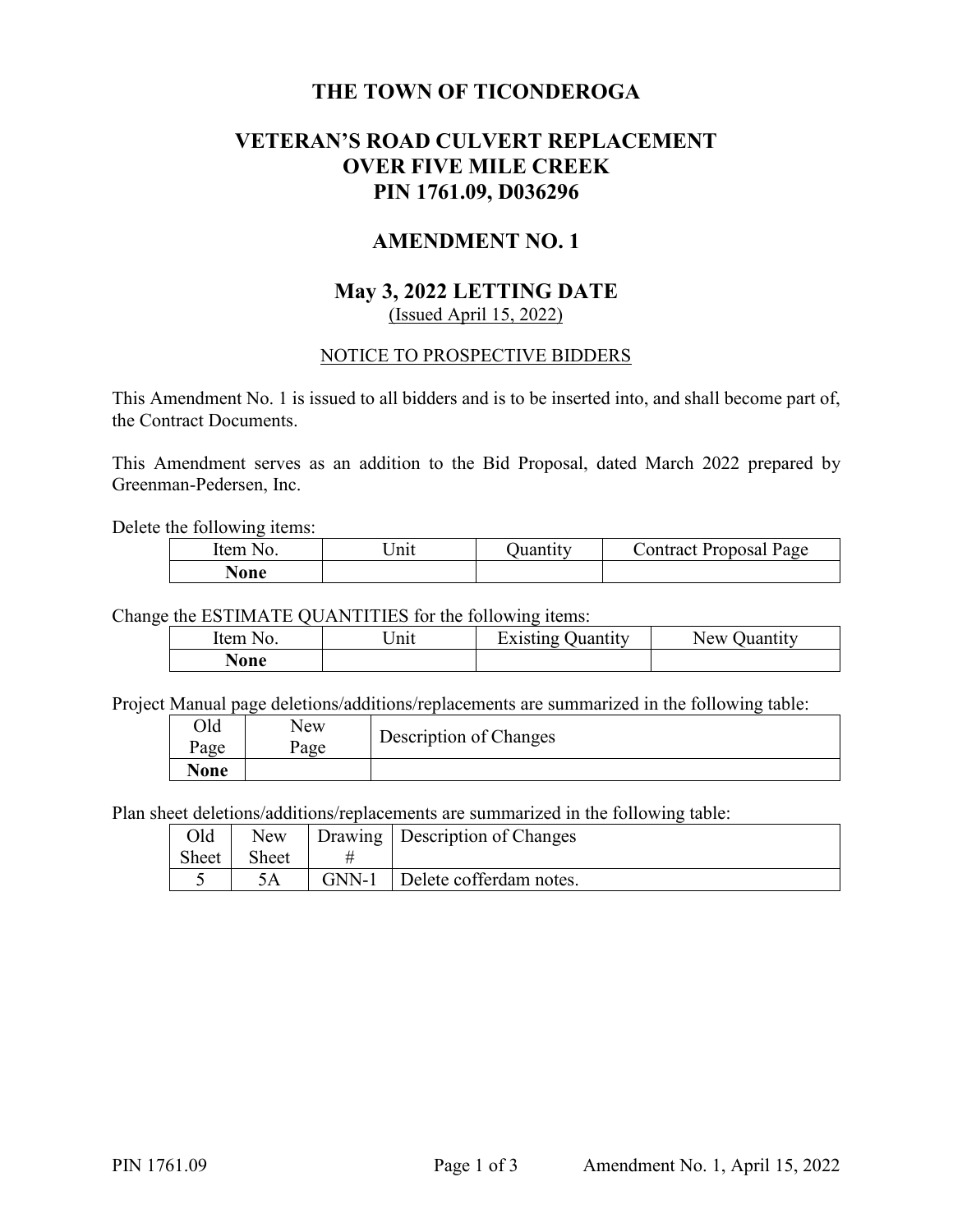Additional items addressed in this amendment:

## ITEM #1:

Contractor Question: Note 2 of the superstructure notes states that the record plans for the Tappan Zee panels are available. Can I get a copy of the panels getting placed? I completed a bridge similar to this and the weights were not as indicated. I found the panels to be much heavier than what was stated.

**The Tappan Zee panel record plans are attached to this amendment. The panels are the fascia panels and the total weight of each panel, as specified on the record plans, is 108 kips. The actual weight may be heavier than the stated weight.** 

### ITEM #2:

Contractor Question: Where are the panels located and can they be viewed prior to bid time?

**The panels can be viewed at the Essex County Transfer Site, 8181 U.S. 9, Lewis, NY 12950, (518) 873-6650. Please coordinate with the County to schedule a viewing.**

### ITEM #3:

Contractor Question: Note 1 on plan sheet 10 calls for flaggers while preparing the site. Is it the intent to have dedicated flagging operations daily while on site every day? Or is the intent for intermittent flagging as needed?

**The intent is to have flaggers when needed for driving the sheet piles. It is assumed that all the sheeting will be driven at the same time. Short term road closures may be allowed for driving operations.** 

### ITEM  $#4:$

Contractor Question: For superstructure removals above elevation 309.00, what is the expected finish? Will a cap be required to seal any exposed rebar?

## **The substructure (concrete and stone masonry) will be tapered at the top and covered with light stone fill.**

### ITEM  $#5:$

Contractor Question: The invitation to bidders calls for the bid bond to be to the Town of Ticonderoga. Do you want this to be the Town or the County?

#### **The bid bond shall be to the Town of Ticonderoga.**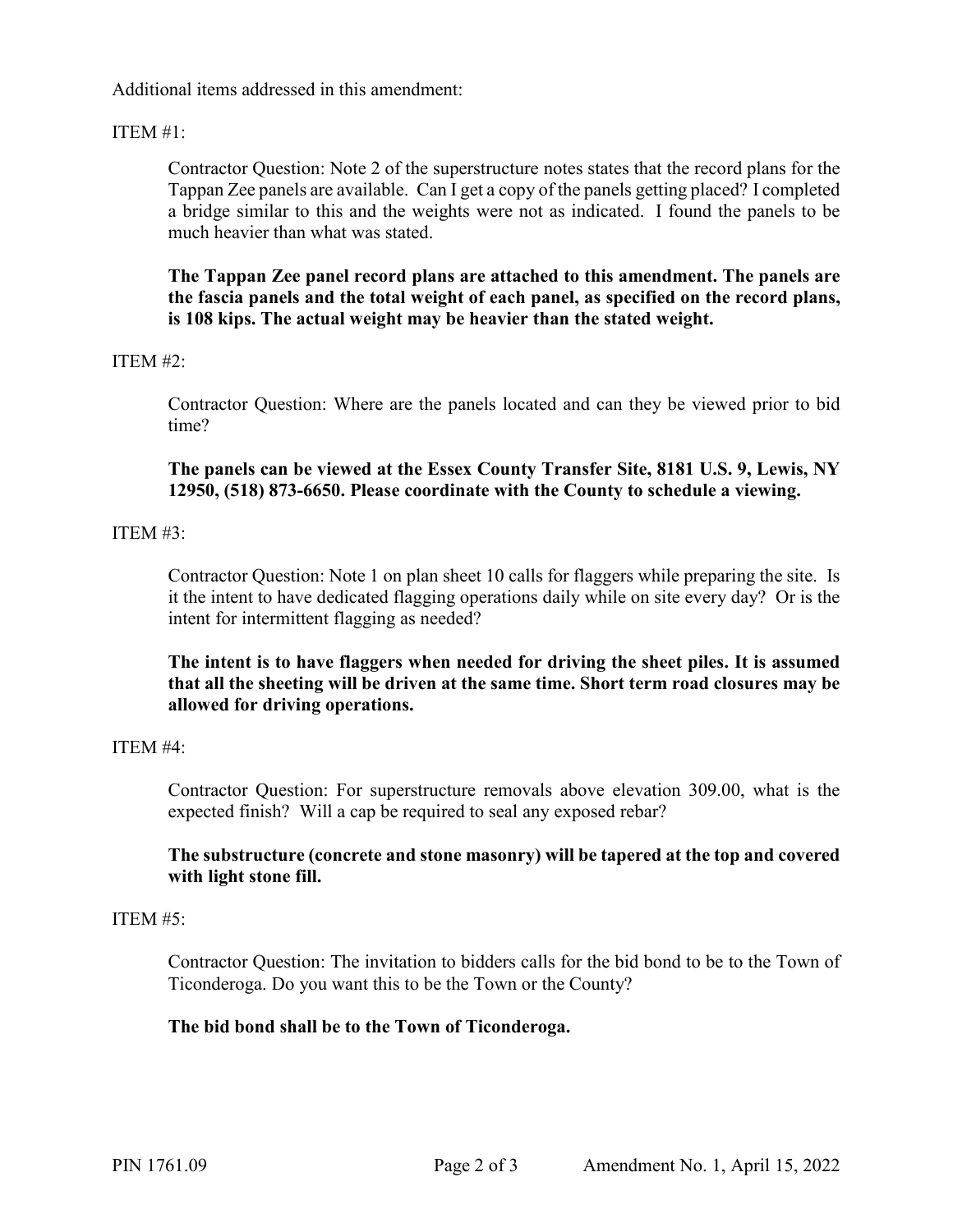# PLEASE BE GOVERNED ACCORDINGLY WHEN SUBMITTING BIDS

Please email the signed Amendment No. 1 to **skern@gpinet.com** at Greenman-Pedersen, Inc and include a printed copy in your bid package as acknowledgement.

I hereby certify that Amendment No. 1 has been received and that the contents of said Amendment are reflected in the price bid for this contract.

| Authorized Signature | Date |  |
|----------------------|------|--|
| Company Name:        |      |  |
| Address:             |      |  |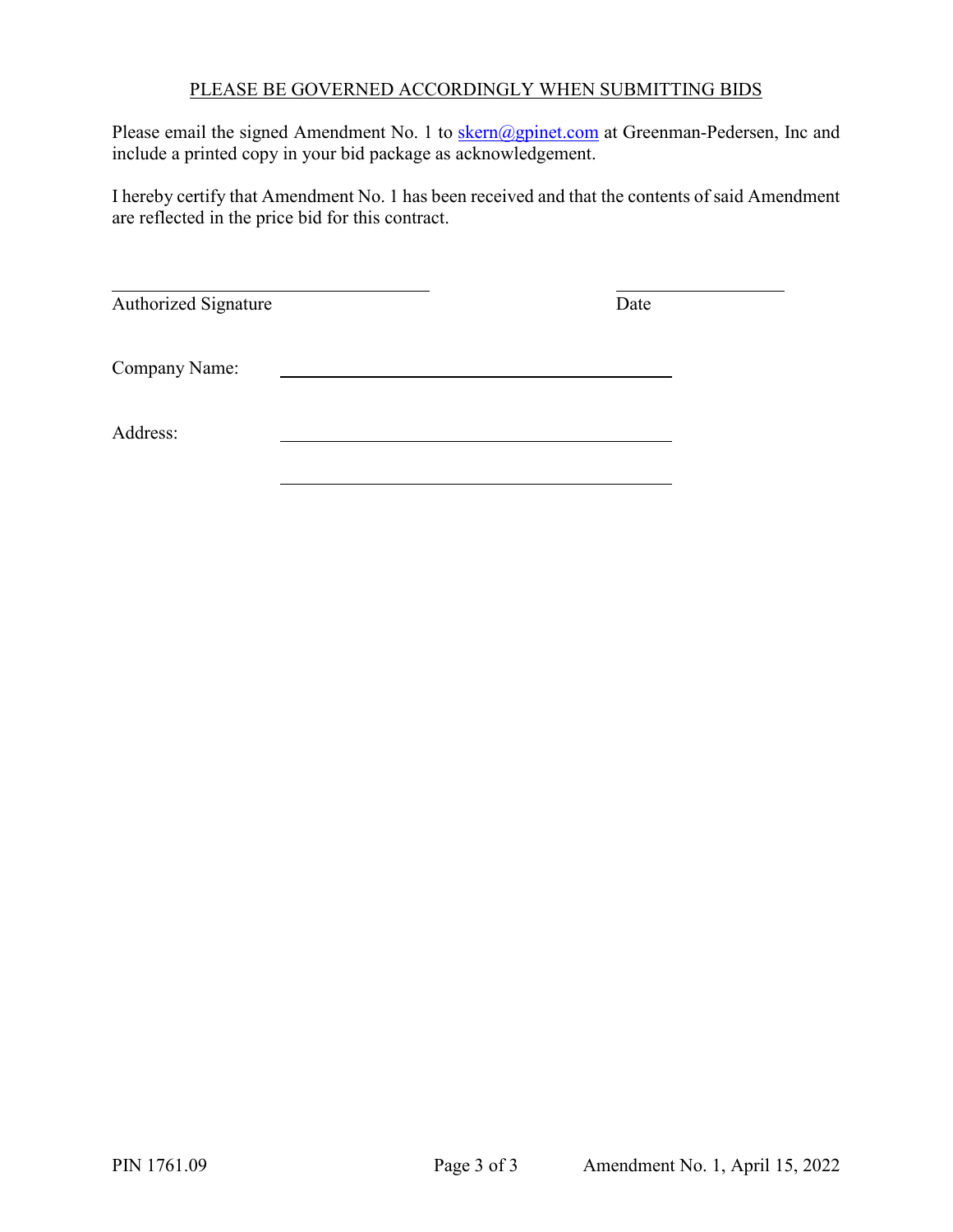#### GENERAL NOTES

#### COFFERDAM AND HYDRAULIC NOTES

## SUPERSTRUCTURE NOTES

- 1. PER THE REQUIREMENTS OF §107-05, AN ERECTION PLAN FOR THE INSTALLATION OF THE TAPPAN ZEE PANELS,<br>SIGNED BY A LICENSED AND REGISTERED PROFESSIONAL ENGINEER IN THE STATE OF NEW YORK, SHALL BE<br>SUBMITTED TO THE ENGINEER THI
- 2. RECORD PLANS FOR THE TAPPAN ZEE PANELS ARE AVAILABLE.
- 3. THE TAPPAN ZEE PANELS ARE OWNED BY THE COUNTY. THE CONTRACTOR WILL BE RESPONSIBLE FOR<br>TRANSPORTING AND INSTALLING THE PANELS ON SITE.

#### REMOVAL NOTES

#### RECONSTRUCTION NOTES

## STREAM PROTECTION NOTE

S. KERN

**MANAGER** 

PROJECT

- COUNTY. <del>1. SHOULD THE CONTRACTOR ELECT TO LAY BACK A PORTION OF THE EXISTING EARTH ADJACENT TO AN<br>EXCAVATION REQUIRING A COFFERDAM, ANY REQUIRED EXTENSIONS OF THE COFFERDAM NECESSARY TO KEEP<br>WATER FROM ENTERING THE EXCAVATION SHA</del>
- 2. WHERE A COFFERDAM IS USED, THE COST OF DEWATERING THE ENTIRE EXCAVATION, REGARDLESS OF THE-<br>-SOURCE OF WATER, SHALL BE INCLUDED IN THE UNIT PRICE BID FOR THE COFFERDAM ITEM.-
- ENGINEER FIFTEEN (15) DAYS PRIOR TO INSTALLATION. 3. THE COFFERDAM(S) ARE TO BE CONTRACTOR DESIGNED. A COFFERDAM PLAN SHALL BE SUBMITTED TO THE
- BE REQUIRED AS DETERMINED BY THE E.I.C. NO SETTLEMENT BASIN SHALL BE CONSTRUCTED. TEMPORARY SOIL EROSION AND WATER POLLUTION CONTROL, SUCH AS STRAW BALES OR APPROVED EQUAL, MAY VEGETATED AREA OUTSIDE OF THE STREAMBED AS SHOWN ON THE PLANS AND/OR APPROVED BY THE E.I.C. 4. DEWATERING OF THE COFFERDAM SHALL BE ACCOMPLISHED BY PUMPING THE WATER TO AN APPROVED UPLAND
- YEARS. 5. ORDINARY HIGH WATER IS ESTIMATED TO BE 304.40 FEET. THIS IS DEFINED AS THE WATER SURFACE<br>ELEVATION FOR THE MEAN ANNUAL FLOOD, WHICH IS THE FLOOD THAT HAS A RECURRENCE INTERVAL OF 2.33

ACCORDANCE WITH THE RECOMMENDATIONS OF THE SHEETING MANUFACTURER. PRIOR TO PLACING THE NUMBERS ON THE PANEL, THE REFLECTIVE BACKGROUND SHALL BE CLEAN AND FREE OF<br>DIRT AND OIL WHICH MAY ADVERSELY AFFECT PROPER ADHESION. THE NUMBERS SHALL BE PLACED ON THE<br>REFLECTIVE BACKGROUND, PERPENDICUL

THE BIN PLATE SHALL BE ATTACHED TO THE BEGINNING ABUTMENT, RIGHT SIDE OF THE BRIDGE USING<br>EXPANSION ANCHORS. THE PLATE SHALL BE PLACED HIGH ON THE ABUTMENT, NEAR THE FASCIA OF THE<br>BRIDGE SO THAT IT CANNOT BE PAINTED OVER V

1. DURING THE COURSE OF CONSTRUCTION, THE CONTRACTOR SHALL CONDUCT OPERATIONS IN SUCH A MANNER AS TO PREVENT OR REDUCE TO A MINIMUM ANY DAMAGE TO ANY STREAM FROM POLLUTION BY DEBRIS, SEDIMENT, OR THE CONTRACTOR SHALL NOT P

MATERIAL REQUIREMENTS: 7. CONTRACTOR SHALL MOUNT NEW BRIDGE IDENTIFICATION NUMBER 2271420 PLATE THAT MEETS THE FOLLOWING

PANEL WITH REFLECTIVE BACKGROUND: THE ALUMINUM PANEL SHALL CONFORM TO THE REQUIREMENTS OF THE<br>NYSDOT STANDARD SPECIFICATIONS. THE BACKGROUND MATERIAL SHALL BE GREEN REFLECTIVE SHEETING<br>CONFORMING TO THE REQUIREMENTS OF THE

NUMBERS: THE NUMBERS SHALL BE REFLECTIVE SHEETING CONFORMING TO THE REQUIREMENTS OF THE NYSDOT<br>STANDARD SPECIFICATIONS FOR CLASS A SHEETING, EXCEPT THAT THE ADHESIVE SHALL BE<br>PRESSURE-SENSITIVE SUCH THAT THE NUMBERS CAN BE

ADEQUATE PROTECTION IS PROVIDED. MATERIAL. IF ADEQUATE PROTECTIVE DEVICES ARE NOT BEING EMPLOYED, THE WORK WILL BE STOPPED UNTIL 4. DURING REMOVAL OPERATIONS, THE CONTRACTOR SHALL NOT DROP WASTE CONCRETE, DEBRIS, AND OTHER<br>MATERIAL TO THE AREA BELOW THE BRIDGE EXCEPT WHERE THE PLANS SPECIFICALLY PERMIT THE DROPPING<br>OF MATERIAL. PLATFORMS, NETS, SCRE

5. ALL MATERIAL FALLING ON THE AREA BELOW AND ADJACENT TO THE BRIDGE SHALL BE REMOVED AND<br>DISPOSED OF BY THE CONTRACTOR AT NO COST TO THE TOWN AND COUNTY.

6. THE COST OF FURNISHING, INSTALLING, MAINTAINING, REMOVING AND DISPOSING OF ALL PLATFORMS, NETS,<br>SCREENS OR OTHER PROTECTIVE DEVICES SHALL BE INCLUDED IN THE PRICES BID FOR THE APPROPRIATE<br>ITEMS OF THE CONTRACT.

MANNER SATISFACTORY TO THE ENGINEER AT THE EXPENSE OF THE CONTRACTOR. 2. THE CONTRACTOR SHALL PERFORM ALL WORK WITH CARE SO THAT ANY MATERIALS WHICH ARE TO REMAIN IN<br>PLACE, OR WHICH ARE TO REMAIN THE PROPERTY OF THE TOWN AND COUNTY, WILL NOT BE DAMAGED. IF THE<br>CONTRACTOR DAMAGES ANY MATERIAL

3. WHENEVER ITEMS IN THE CONTRACT REQUIRE MATERIALS TO BE REMOVED AND DISPOSED OF, THE COST OF<br>SUPPLYING A DISPOSAL AREA AND TRANSPORTATION TO THAT AREA SHALL BE INCLUDED IN THE UNIT PRICES<br>BID FOR THOSE ITEMS.

SHALL PERFORM THE WORK IN ACCORDANCE WITH FIELD CONDITIONS. 1. DUE TO THE NATURE OF RECONSTRUCTION PROJECTS, THE EXACT EXTENT OF RECONSTRUCTION WORK CANNOT<br>BE ACCURATELY DETERMINED PRIOR TO THE COMMENCEMENT OF WORK. THESE CONTRACT DOCUMENTS HAVE BEEN<br>PREPARED BASED ON FIELD INSPECT

- 
- $\frac{1}{2}$  DAYS:  $f'c = 3000$  psi.) OF MAY 2022 (FOR DESIGN PURPOSES, COMPRESSIVE STRENGTH OF CONCRETE FOR SUBSTRUCTURES AT 28 1. DESIGN SPECIFICATIONS: NYSDOT LRFD BRIDGE DESIGN SPECIFICATIONS WITH ALL PROVISIONS IN EFFECT AS
- 2. LIVE LOAD: AASHTO HL-93
- 3. CONSTRUCTION AND MATERIALS SPECIFICATIONS: STANDARD SPECIFICATIONS, CONSTRUCTION AND MATERIALS,<br>NEW YORK STATE DEPARTMENT OF TRANSPORTATION, OFFICE OF ENGINEERING.
- FULLY DIMENSIONED. VISUAL CLARITY. ALL OTHER DETAILS FOR WHICH NO SCALE IS SHOWN ARE DRAWN PROPORTIONAL AND ARE 4. DETAILS ON THE DRAWINGS LABELED AS "NOT TO SCALE" ARE INTENTIONALLY DRAWN NOT TO SCALE FOR
- 5. ALL SHOP DRAWINGS SUBMITTED FOR THIS PROJECT SHALL BE IN US CUSTOMARY UNITS.
- EDITION OF THE AASHTO MAINTENANCE MANUAL FOR ROADWAYS AND BRIDGES. 6. THIS BRIDGE SHALL BE MAINTAINED IN ACCORDANCE WITH THE GUIDELINES CONTAINED IN THE CURRENT
- **PROCEEDING** 7. UNLESS OTHERWISE INDICATED ON THE PLANS, WORK TO BE PERFORMED UNDER THIS CONTRACT DOES NOT<br>REQUIRE THE DISTURBING, DESTRUCTION OR REMOVAL OF ANY KNOWN MATERIALS CONTAINING ASBESTOS. UNLESS<br>OTHERWISE INDICATED ON THE PLA
- RATING FOR MOMENT, SHEAR, AND DEFLECTION. 8. THE LOAD RATINGS ARE IN ACCORDANCE WITH THE AASHTO MANUAL FOR BRIDGE EVALUATION. NEW<br>SUPERSTRUCTURES SHALL MEET OR EXCEED 1.20 LRFR INVENTORY LOAD RATING FOR MOMENT, SHEAR, AND<br>DEFLECTION PER NYSDOT BRIDGE MANUAL, AND S
- FIT ON THE ACTUAL DRAWING. STAMP. 8.5" X 11" DRAWINGS SHALL HAVE AN APPROVAL COVER SHEET IF SPACE FOR THE STAMP DOES NOT 9. ALL DRAWINGS AND CALCULATIONS SUBMITTED BY THE CONTRACTOR FOR ENGINEER REVIEW SHALL BE IN PDF<br>FORMAT AND SHALL BE EITHER 8.5" X 11" OR 11" X 17" WITH TEXT SIZE SHALL BE NO SMALLER THAN<br>1/16". SUBMISSIONS ILLEGIBLE WHEN
- ACCORDING TO THE AISC MANUAL. 10. DIMENSIONS FOR THICKNESSES OF STEEL ROLLED ANGLE SHAPES AND STRUCTURAL TUBING ARE SHOWN
- 
- 
- 
- 
- 
- - INSTALLATION.
	-
	-

| AS-BUILT REVISIONS                                                                                                                                                                                                                                                                                                                                                                                                                                                                                                                                                                  | VETERAN'S ROAD CULVERT REPLACEMENT | PIN 1761.09 | <b>BRIDGES</b> | I CULVERTS | ALL DIMENSIONS IN ft UNLESS OTHERWISE NOTED | <b>CONTRACT NUMBER</b> |  |
|-------------------------------------------------------------------------------------------------------------------------------------------------------------------------------------------------------------------------------------------------------------------------------------------------------------------------------------------------------------------------------------------------------------------------------------------------------------------------------------------------------------------------------------------------------------------------------------|------------------------------------|-------------|----------------|------------|---------------------------------------------|------------------------|--|
| DESCRIPTION OF ALTERATIONS:                                                                                                                                                                                                                                                                                                                                                                                                                                                                                                                                                         | OVER FIVE MILE CREEK               |             |                |            |                                             | D036296                |  |
|                                                                                                                                                                                                                                                                                                                                                                                                                                                                                                                                                                                     | TOWN OF TICONDEROGA                |             |                |            | GENERAL NOTES<br>$(1 \t 0F \t 2)$           | IDRAWING NO. GNN-1     |  |
|                                                                                                                                                                                                                                                                                                                                                                                                                                                                                                                                                                                     | COUNTY: ESSEX<br>REGION: 1         |             |                |            |                                             | SHEET NO.5A            |  |
| IT IS A VIOLATION OF LAW FOR ANY PERSON, UNLESS THEY ARE ACTING UNDER THE DIRECTION OF A LICENSED PROFESSIONAL ENGINEER, ARCHITECT, LANDSCAPE ARCHITECT, OR LAND SURVEYOR,<br>GREENMAN-PEDERSEN, INC.<br>TO ALTER AN ITEM IN ANY WAY. IF AN ITEM BEARING THE STAMP OF A LICENSED PROFESSIONAL IS ALTERED. THE ALTERING ENGINEER, ARCHITECT, LANDSCAPE ARCHITECT, OR LAND SURVEYOR<br>CONSULTING ENGINEERS<br>SHALL STAMP THE DOCUMENT AND INCLUDE THE NOTATION "ALTERED BY" FOLLOWED BY THEIR SIGNATURE. THE DATE OF SUCH ALTERATION. AND A SPECIFIC DESCRIPTION OF THE ALTERATION. |                                    |             |                |            |                                             | TOWN OF TICONDEROGA    |  |

| CHECK<br>8.<br>THE LOAD RATINGS ARE IN ACCORDANCE WITH THE AASHTO MANUAL FOR BRIDGE EVALUATION. NEW<br>SUPERSTRUCTURES SHALL MEET OR EXCEED 1.20 LRFR INVENTORY LOAD RATING FOR MOMENT, SHEAR, AND<br>DEFLECTION PER NYSDOT BRIDGE MANUAL, AND SHALL MEET OR EXCEED 1.00 ASD/LFD INVENTORY LOAD<br>RATING FOR MOMENT, SHEAR, AND DEFLECTION.<br>ALL DRAWINGS AND CALCULATIONS SUBMITTED BY THE CONTRACTOR FOR ENGINEER REVIEW SHALL BE IN PDF<br>FORMAT AND SHALL BE EITHER 8.5" X 11" OR 11" X 17" WITH TEXT SIZE SHALL BE NO SMALLER THAN<br>9.<br>1/16". SUBMISSIONS ILLEGIBLE WHEN PRINTED ON PAPER WILL BE REJECTED. FULL SIZE AND PAPER<br>SUBMISSIONS SHALL NOT BE ACCEPTED OR REVIEWED. ALL DRAWINGS AND CALCULATIONS SHALL NOTE THE<br>CUOCCIO<br>DESIGNER AND CHECKER. THE DESIGNER SHALL NOT CHECK THEIR OWN WORK. 11" X 17" DRAWINGS SHALL<br>HAVE A BLANK SPACE THAT IS EITHER 2.5" X 5.5" OR 3.5" X 3.5" FOR PLACEMENT OF THE REVIEWER'S<br>STAMP, 8.5" X 11" DRAWINGS SHALL HAVE AN APPROVAL COVER SHEET IF SPACE FOR THE STAMP DOES NOT<br>ا ًعا<br>FIT ON THE ACTUAL DRAWING.<br>DRAFTING<br>DIMENSIONS FOR THICKNESSES OF STEEL ROLLED ANGLE SHAPES AND STRUCTURAL TUBING ARE SHOWN<br>10.<br>ACCORDING TO THE AISC MANUAL.<br><b>COFFERDAM AND HYDRAULIC NOTES</b><br>SHOULD THE CONTRACTOR ELECT TO LAY BACK A PORTION OF THE EXISTING EARTH ADJACENT TO AN<br><b>EXCAVATION REQUIRING A COFFERDAM, ANY REQUIRED EXTENSIONS OF THE COFFERDAM NECESSARY TO KEEP</b><br>WATER FROM ENTERING THE EXCAVATION SHALL BE FIRNISHED AND PLACED AT NO COST TO THE TOWN AND<br><del>COUNTY.</del><br><b>B. WEAVER</b><br>WHERE A COFFERDAM IS USED, THE COST OF DEWATERING THE ENTIRE EXCAVATION, REGARDLESS OF THE-<br>-SOURCE OF WATER, SHALL BE INCLUDED IN THE UNIT PRICE BID FOR THE COFFERDAM ITEM.<br>THE COFFERDAM(S) ARE TO BE CONTRACTOR DESIGNED. A COFFERDAM PLAN SHALL BE SUBMITTED TO THE<br>CHECK<br>-ENCINEER FIFTEEN (15) DAYS PRIOR TO INSTALLATION<br>DEWATERING OF THE COFFERDAM SHALL BE ACCOMPLISHED BY PUMPING THE WATER TO AN APPROVED UPLAND<br>-VEGETATED AREA OUTSIDE OF THE STREAMBED AS SHOWN ON THE PLANS AND/OR APPROVED BY THE E.I.C.<br>TEMPORARY SOIL EROSION AND WATER POLLUTION CONTROL, SUCH AS STRAW BALES OR APPROVED EQUAL, MAY<br>BE REQUIRED AS DETERMINED BY THE E.I.C. NO SETTLEMENT BASIN SHALL BE CONSTRUCTED.<br>5.<br>ORDINARY HIGH WATER IS ESTIMATED TO BE 304.40 FEET. THIS IS DEFINED AS THE WATER SURFACE<br>ELEVATION FOR THE MEAN ANNUAL FLOOD, WHICH IS THE FLOOD THAT HAS A RECURRENCE INTERVAL OF 2.33<br>KERN<br>YEARS.<br>ائہ<br>DESIGN<br>D. THOMAS<br>JOB MANAGER<br>AFFIX SEAL: GREENMAN - PEDERSEN, INC<br>ALTERED BY:<br>ON:<br>ON.<br>J. SIMKULET<br><b>AS-BUILT REVISIONS</b><br>VE <sub>1</sub><br>DESCRIPTION OF ALTERATIONS:<br>OVE<br>DESIGN SUPERVISOR<br><b>TO</b><br>COL<br>IT IS A VIOLATION OF LAW FOR ANY PERSON, UNLESS THEY ARE ACTING UNDE<br>TO ALTER AN ITEM IN ANY WAY. IF AN ITEM BEARING THE STAMP OF A LICEN<br>SHALL STAMP THE DOCUMENT AND INCLUDE THE NOTATION "ALTERED BY" FOLL | S. KERN | MATERIALS, THE CONTRACTOR SHALL FIRST BE FAMILIAR WITH INDUSTRIAL CODE RULE 56 OF THE N.Y.S.<br>DEPARTMENT OF LABOR. THE CONTRACTOR SHALL ALSO OBTAIN WRITTEN PERMISSION OF THE E.I.C. BEFORE<br>PROCEEDING. |  |
|-------------------------------------------------------------------------------------------------------------------------------------------------------------------------------------------------------------------------------------------------------------------------------------------------------------------------------------------------------------------------------------------------------------------------------------------------------------------------------------------------------------------------------------------------------------------------------------------------------------------------------------------------------------------------------------------------------------------------------------------------------------------------------------------------------------------------------------------------------------------------------------------------------------------------------------------------------------------------------------------------------------------------------------------------------------------------------------------------------------------------------------------------------------------------------------------------------------------------------------------------------------------------------------------------------------------------------------------------------------------------------------------------------------------------------------------------------------------------------------------------------------------------------------------------------------------------------------------------------------------------------------------------------------------------------------------------------------------------------------------------------------------------------------------------------------------------------------------------------------------------------------------------------------------------------------------------------------------------------------------------------------------------------------------------------------------------------------------------------------------------------------------------------------------------------------------------------------------------------------------------------------------------------------------------------------------------------------------------------------------------------------------------------------------------------------------------------------------------------------------------------------------------------------------------------------------------------------------------------------------------------------------------------------------------------------------------------------------------------------------------------------------------------------------------------------------------------------------------------------------------------------------------------------------------------------------------------------------------------------------------------------------------------------------------------------------------------------|---------|--------------------------------------------------------------------------------------------------------------------------------------------------------------------------------------------------------------|--|
|                                                                                                                                                                                                                                                                                                                                                                                                                                                                                                                                                                                                                                                                                                                                                                                                                                                                                                                                                                                                                                                                                                                                                                                                                                                                                                                                                                                                                                                                                                                                                                                                                                                                                                                                                                                                                                                                                                                                                                                                                                                                                                                                                                                                                                                                                                                                                                                                                                                                                                                                                                                                                                                                                                                                                                                                                                                                                                                                                                                                                                                                                     |         |                                                                                                                                                                                                              |  |
|                                                                                                                                                                                                                                                                                                                                                                                                                                                                                                                                                                                                                                                                                                                                                                                                                                                                                                                                                                                                                                                                                                                                                                                                                                                                                                                                                                                                                                                                                                                                                                                                                                                                                                                                                                                                                                                                                                                                                                                                                                                                                                                                                                                                                                                                                                                                                                                                                                                                                                                                                                                                                                                                                                                                                                                                                                                                                                                                                                                                                                                                                     |         |                                                                                                                                                                                                              |  |
|                                                                                                                                                                                                                                                                                                                                                                                                                                                                                                                                                                                                                                                                                                                                                                                                                                                                                                                                                                                                                                                                                                                                                                                                                                                                                                                                                                                                                                                                                                                                                                                                                                                                                                                                                                                                                                                                                                                                                                                                                                                                                                                                                                                                                                                                                                                                                                                                                                                                                                                                                                                                                                                                                                                                                                                                                                                                                                                                                                                                                                                                                     |         |                                                                                                                                                                                                              |  |
|                                                                                                                                                                                                                                                                                                                                                                                                                                                                                                                                                                                                                                                                                                                                                                                                                                                                                                                                                                                                                                                                                                                                                                                                                                                                                                                                                                                                                                                                                                                                                                                                                                                                                                                                                                                                                                                                                                                                                                                                                                                                                                                                                                                                                                                                                                                                                                                                                                                                                                                                                                                                                                                                                                                                                                                                                                                                                                                                                                                                                                                                                     |         |                                                                                                                                                                                                              |  |
|                                                                                                                                                                                                                                                                                                                                                                                                                                                                                                                                                                                                                                                                                                                                                                                                                                                                                                                                                                                                                                                                                                                                                                                                                                                                                                                                                                                                                                                                                                                                                                                                                                                                                                                                                                                                                                                                                                                                                                                                                                                                                                                                                                                                                                                                                                                                                                                                                                                                                                                                                                                                                                                                                                                                                                                                                                                                                                                                                                                                                                                                                     |         |                                                                                                                                                                                                              |  |
|                                                                                                                                                                                                                                                                                                                                                                                                                                                                                                                                                                                                                                                                                                                                                                                                                                                                                                                                                                                                                                                                                                                                                                                                                                                                                                                                                                                                                                                                                                                                                                                                                                                                                                                                                                                                                                                                                                                                                                                                                                                                                                                                                                                                                                                                                                                                                                                                                                                                                                                                                                                                                                                                                                                                                                                                                                                                                                                                                                                                                                                                                     |         |                                                                                                                                                                                                              |  |
|                                                                                                                                                                                                                                                                                                                                                                                                                                                                                                                                                                                                                                                                                                                                                                                                                                                                                                                                                                                                                                                                                                                                                                                                                                                                                                                                                                                                                                                                                                                                                                                                                                                                                                                                                                                                                                                                                                                                                                                                                                                                                                                                                                                                                                                                                                                                                                                                                                                                                                                                                                                                                                                                                                                                                                                                                                                                                                                                                                                                                                                                                     |         |                                                                                                                                                                                                              |  |
|                                                                                                                                                                                                                                                                                                                                                                                                                                                                                                                                                                                                                                                                                                                                                                                                                                                                                                                                                                                                                                                                                                                                                                                                                                                                                                                                                                                                                                                                                                                                                                                                                                                                                                                                                                                                                                                                                                                                                                                                                                                                                                                                                                                                                                                                                                                                                                                                                                                                                                                                                                                                                                                                                                                                                                                                                                                                                                                                                                                                                                                                                     |         |                                                                                                                                                                                                              |  |
|                                                                                                                                                                                                                                                                                                                                                                                                                                                                                                                                                                                                                                                                                                                                                                                                                                                                                                                                                                                                                                                                                                                                                                                                                                                                                                                                                                                                                                                                                                                                                                                                                                                                                                                                                                                                                                                                                                                                                                                                                                                                                                                                                                                                                                                                                                                                                                                                                                                                                                                                                                                                                                                                                                                                                                                                                                                                                                                                                                                                                                                                                     |         |                                                                                                                                                                                                              |  |
|                                                                                                                                                                                                                                                                                                                                                                                                                                                                                                                                                                                                                                                                                                                                                                                                                                                                                                                                                                                                                                                                                                                                                                                                                                                                                                                                                                                                                                                                                                                                                                                                                                                                                                                                                                                                                                                                                                                                                                                                                                                                                                                                                                                                                                                                                                                                                                                                                                                                                                                                                                                                                                                                                                                                                                                                                                                                                                                                                                                                                                                                                     |         |                                                                                                                                                                                                              |  |
|                                                                                                                                                                                                                                                                                                                                                                                                                                                                                                                                                                                                                                                                                                                                                                                                                                                                                                                                                                                                                                                                                                                                                                                                                                                                                                                                                                                                                                                                                                                                                                                                                                                                                                                                                                                                                                                                                                                                                                                                                                                                                                                                                                                                                                                                                                                                                                                                                                                                                                                                                                                                                                                                                                                                                                                                                                                                                                                                                                                                                                                                                     |         |                                                                                                                                                                                                              |  |
|                                                                                                                                                                                                                                                                                                                                                                                                                                                                                                                                                                                                                                                                                                                                                                                                                                                                                                                                                                                                                                                                                                                                                                                                                                                                                                                                                                                                                                                                                                                                                                                                                                                                                                                                                                                                                                                                                                                                                                                                                                                                                                                                                                                                                                                                                                                                                                                                                                                                                                                                                                                                                                                                                                                                                                                                                                                                                                                                                                                                                                                                                     |         |                                                                                                                                                                                                              |  |
|                                                                                                                                                                                                                                                                                                                                                                                                                                                                                                                                                                                                                                                                                                                                                                                                                                                                                                                                                                                                                                                                                                                                                                                                                                                                                                                                                                                                                                                                                                                                                                                                                                                                                                                                                                                                                                                                                                                                                                                                                                                                                                                                                                                                                                                                                                                                                                                                                                                                                                                                                                                                                                                                                                                                                                                                                                                                                                                                                                                                                                                                                     |         |                                                                                                                                                                                                              |  |
|                                                                                                                                                                                                                                                                                                                                                                                                                                                                                                                                                                                                                                                                                                                                                                                                                                                                                                                                                                                                                                                                                                                                                                                                                                                                                                                                                                                                                                                                                                                                                                                                                                                                                                                                                                                                                                                                                                                                                                                                                                                                                                                                                                                                                                                                                                                                                                                                                                                                                                                                                                                                                                                                                                                                                                                                                                                                                                                                                                                                                                                                                     |         |                                                                                                                                                                                                              |  |
|                                                                                                                                                                                                                                                                                                                                                                                                                                                                                                                                                                                                                                                                                                                                                                                                                                                                                                                                                                                                                                                                                                                                                                                                                                                                                                                                                                                                                                                                                                                                                                                                                                                                                                                                                                                                                                                                                                                                                                                                                                                                                                                                                                                                                                                                                                                                                                                                                                                                                                                                                                                                                                                                                                                                                                                                                                                                                                                                                                                                                                                                                     |         |                                                                                                                                                                                                              |  |
|                                                                                                                                                                                                                                                                                                                                                                                                                                                                                                                                                                                                                                                                                                                                                                                                                                                                                                                                                                                                                                                                                                                                                                                                                                                                                                                                                                                                                                                                                                                                                                                                                                                                                                                                                                                                                                                                                                                                                                                                                                                                                                                                                                                                                                                                                                                                                                                                                                                                                                                                                                                                                                                                                                                                                                                                                                                                                                                                                                                                                                                                                     |         |                                                                                                                                                                                                              |  |
|                                                                                                                                                                                                                                                                                                                                                                                                                                                                                                                                                                                                                                                                                                                                                                                                                                                                                                                                                                                                                                                                                                                                                                                                                                                                                                                                                                                                                                                                                                                                                                                                                                                                                                                                                                                                                                                                                                                                                                                                                                                                                                                                                                                                                                                                                                                                                                                                                                                                                                                                                                                                                                                                                                                                                                                                                                                                                                                                                                                                                                                                                     |         |                                                                                                                                                                                                              |  |
|                                                                                                                                                                                                                                                                                                                                                                                                                                                                                                                                                                                                                                                                                                                                                                                                                                                                                                                                                                                                                                                                                                                                                                                                                                                                                                                                                                                                                                                                                                                                                                                                                                                                                                                                                                                                                                                                                                                                                                                                                                                                                                                                                                                                                                                                                                                                                                                                                                                                                                                                                                                                                                                                                                                                                                                                                                                                                                                                                                                                                                                                                     |         |                                                                                                                                                                                                              |  |

- 1. EXISTING STRUCTURE ABOVE EL. 311.50 SHALL BE REMOVED UNDER ITEM 202.120001.
- SIGNED BY A LICENSED AND REGISTERED PROFESSIONAL ENGINEER IN THE STATE OF NEW YORK SHALL BE<br>SUBMITTED TO THE ENGINEER THIRTY (30) DAYS PRIOR TO BEGINNING THE DEMOLITION. 2. ACCORDING TO THE REQUIREMENTS OF §202-3.01 GENERAL AND SAFETY REQUIREMENTS, A REMOVAL PLAN,
- 3. RECORD PLANS FOR THIS STRUCTURE ARE NOT AVAILABLE.

#### THIS SHEET SUPERSEDES SHEET 5

PROJECT MANAGER